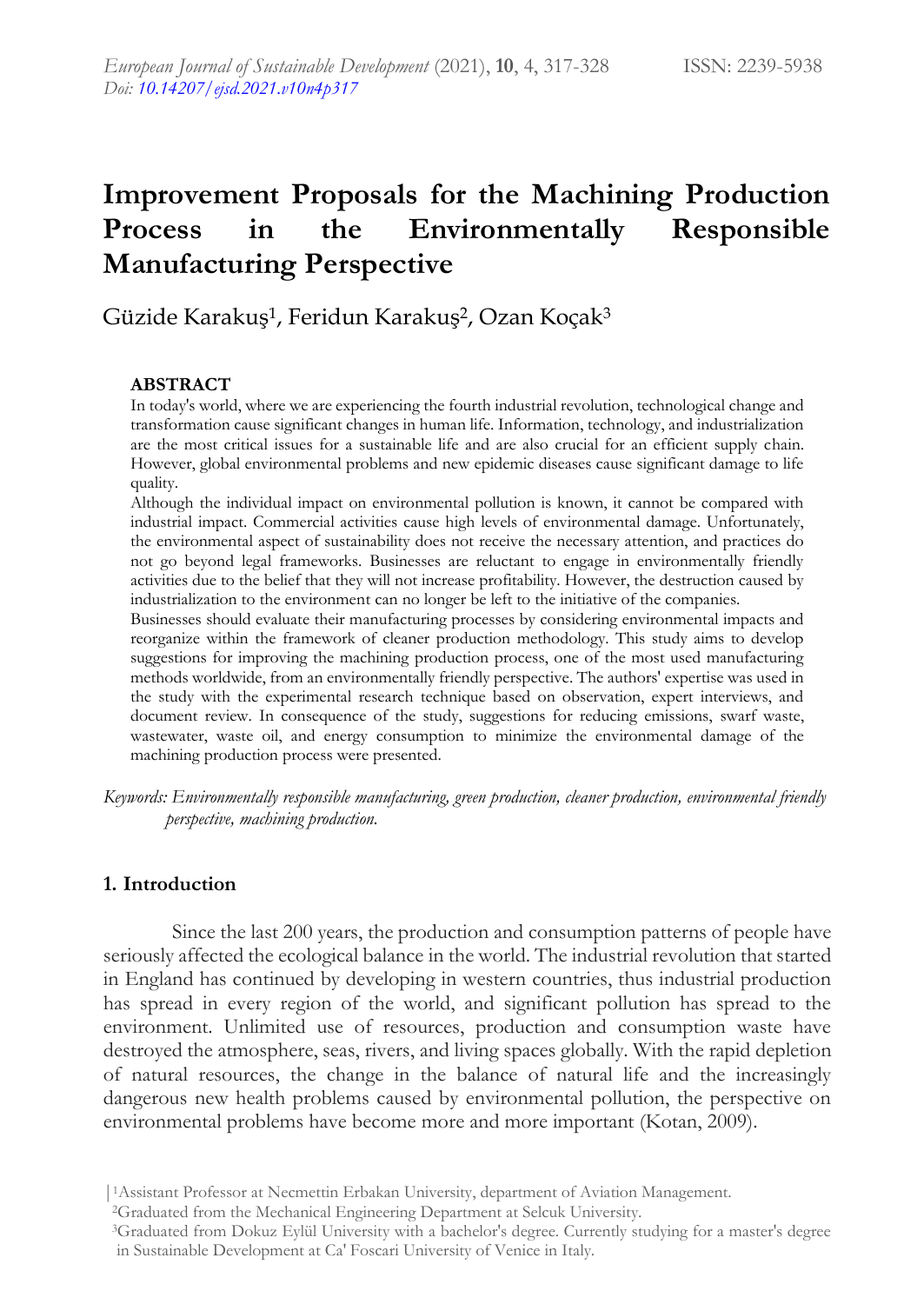Environmentally responsible manufacturing is an issue that did not attract much attention until the 1970s and its importance was accepted later (Curkovic & Sroufe, 2016). In the 1990s, a significant increase was observed in both academic and business world in the efforts to develop strategies for "environmentally friendly" and "green approach" issues. The introduction of the ISO 14000 certification system in 1996 was the beginning of the transition towards a period in which environmentally friendly practices will develop and environmental protection activities will not be an optional business practice but a competitive necessity for survival (Handfield, Walton, Seegers & Melnyk, 1997). In these years, aiming to establish a strong theoretical basis for environmentally responsible manufacturing, the concepts of green supply chain management, corporate social sustainability, environmental sustainability, social sustainability, transparency, and integrated reporting have begun to develop. This evolution of terminology has led to a significant increase in academic studies on environmentally friendly production. This increase in academic studies has made a significant contribution to creating resources for practitioners and developing good practice examples (Curkovic & Sroufe, 2016).

Although concepts such as cleaner production, environmentally friendly production, green production, and sustainable production are used in the literature in order to reduce environmental impacts in production, the concept of "Environmentally Responsible Manufacturing" is preferred in this study. Environmentally responsible manufacturing is an environmentally friendly and proactive approach that aims to minimize the environmental effects caused by production and to use resources efficiently by preventing waste generation at its source (Atak & Fidan, 2014). The basic principles of environmentally responsible manufacturing can be listed as follows: taking a preventive approach rather than a corrective approach in pollution control, reducing wastes with lower use of raw materials and energy, improving technological processes to reduce the use of natural resources, and developing new processes (Yücel & Ekmekçiler, 2008). However, it is not enough to consider efficient and environmentally responsible manufacturing only as a matter of technology. In this context, people, skills, experience, motivation, systems, organization (Kjaerheim, 2005) and, of course, management are important elements.

Cleaner production is a time-consuming process as it involves organizational and technological changes. Leadership and organization of management is an essential requirement for successful pollution prevention projects. Nevertheless, the fact that enterprises turn pollution prevention into a part of organizational culture and daily life (Fresner, 1998) should be determined as a more proactive approach in order to solve the problem at its source. In this direction, the subject of environmentally responsible manufacturing (Curkovic & Sroufe, 2016), which is still developing in the academy, should continue to be worked on to include industrial applications. Manufacturing methods and requirements for the production of environmentally friendly products and services should be determined on a sectoral basis, these requirements should be transformed into legal regulations, and sanctions should be implemented by auditing their applications.

In this study, it is aimed to determine the environmental effects of the machining process, which is one of the most widely used production methods in the world, from an environmentally friendly production perspective. Studies carried out within the scope of environmentally friendly production in social sciences are generally aimed at developing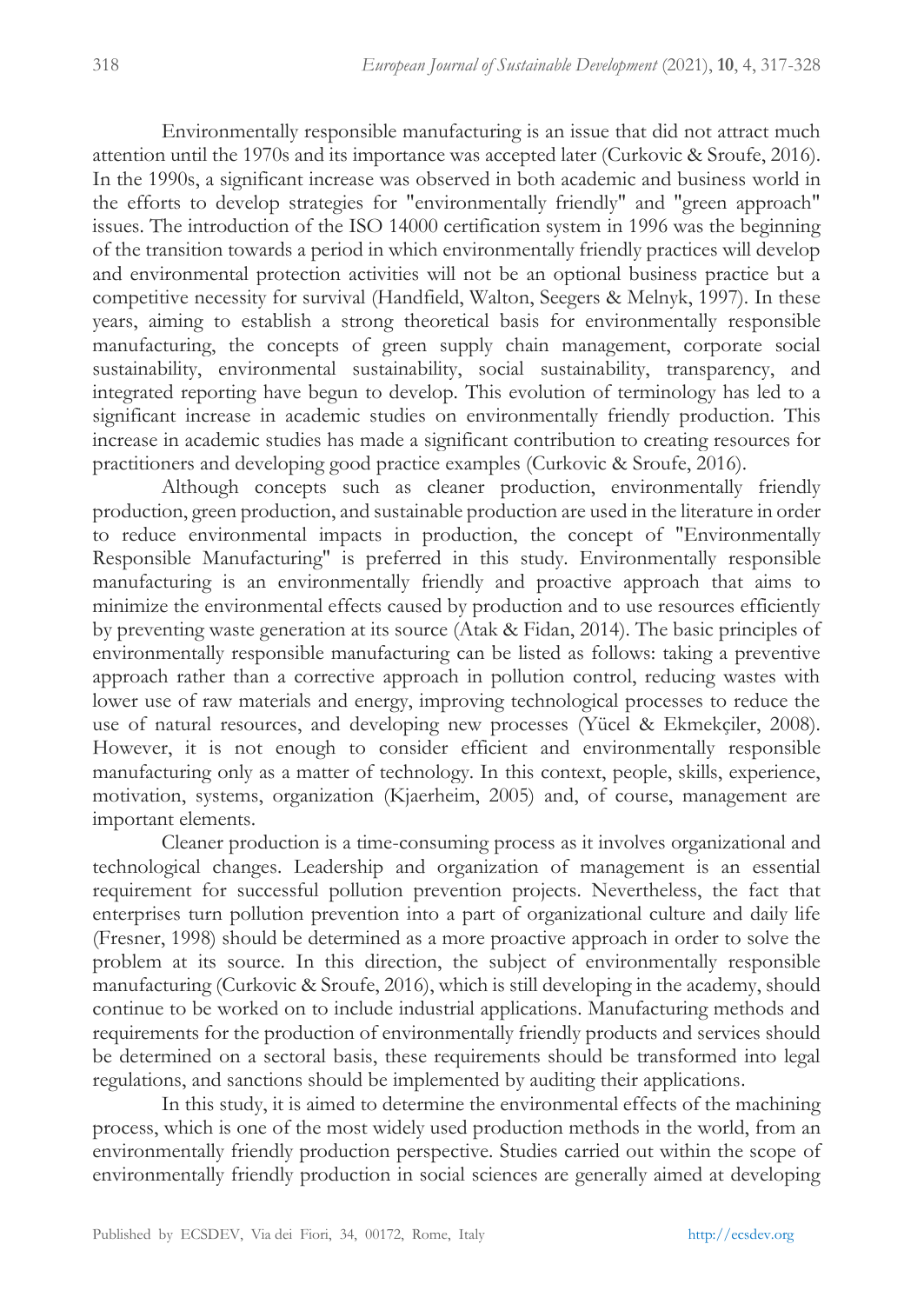concepts, understanding, and developing strategies for developing and understanding environmental practices (see also Handfield et al. (1997), Fresner (1998), Gungor & Gupta (1999), Curkovic (2003), Glavič & Lukman (2007), Severo, de Guimarães, Dorion & Nodari (2015), Curkovic & Sroufe (2016)). Within the scope of engineering sciences, process-based technical improvement studies have been implemented for environmental applications. In the machining process, efforts have been focused on reducing energy, water, oil consumption and waste (see also. Hur, Lee, & Kim (2002), Liou, Slattery, Kinsella, Newkirk, Chou & Landers (2007), Diaz, Helu, Jayanathan, Chen, Horvath & Dornfeld (2010), Faludi, Bayley, Bhogal & Iribarne (2015), Nagamatsu, Sasahara, Mitsutake & Hamamoto (2020)). However, no study has been found that defines all inputs and wastes on the machining process and also develops a proposal in this context from an environmentally friendly perspective. Since machine tools are used extensively and are also used in the production of many other products, it is a subject that needs to be studied. Research questions within the scope of this study are following:

- What are the *inputs and outputs of the machining process within the framework of environmentally responsible manufacturing understanding?*
- *What preventive measures can be taken on the machining process to be made more environmentally friendly?*

As a result of the study, suggestions were developed to reduce resource consumption and waste generation in the machining process by preserving the efficiency and cost criteria with mechanical engineering, industrial engineering, and environmental engineering expertise. After the introduction, the concept of environmentally responsible manufacturing and the sections related to the machining process are included. Afterwards, the machining process is depicted with an environmentally friendly perspective. Finally, suggestions for improvement are presented in the conclusion section.

## **2. Environmentally Responsible Manufacturing**

Environmentally responsible manufacturing (ERM) is the implementation of a preventive and integrated environmental protection strategy applied to minimize the environmental impact of products and services produced in production processes (Fresner, 1998, Kotan, 2009). ERM is a proactive management approach that encompasses an enterprise's efforts to integrate environmental practices into decision-making processes (Curkovic & Sroufe, 2016). The main actors of ERM are the enterprises that control the production processes, and these enterprises are strongly affected by their customers (private, public or other companies) and policies (laws, regulations, taxes) (Fresner, 1998).

The concept of environmentally responsible manufacturing is a set of actions that allow an enterprise to qualify itself as an efficient user of raw materials and energy in a production process, aiming to increase productivity and therefore competitiveness, and improve organizational performance (Severo et al., 2015). The main focus of environmentally responsible manufacturing is to raise awareness for the prevention of pollution, to find the source of wastes and emissions, to reduce emissions, to provide a holistic perspective on production, economy and environment in order to increase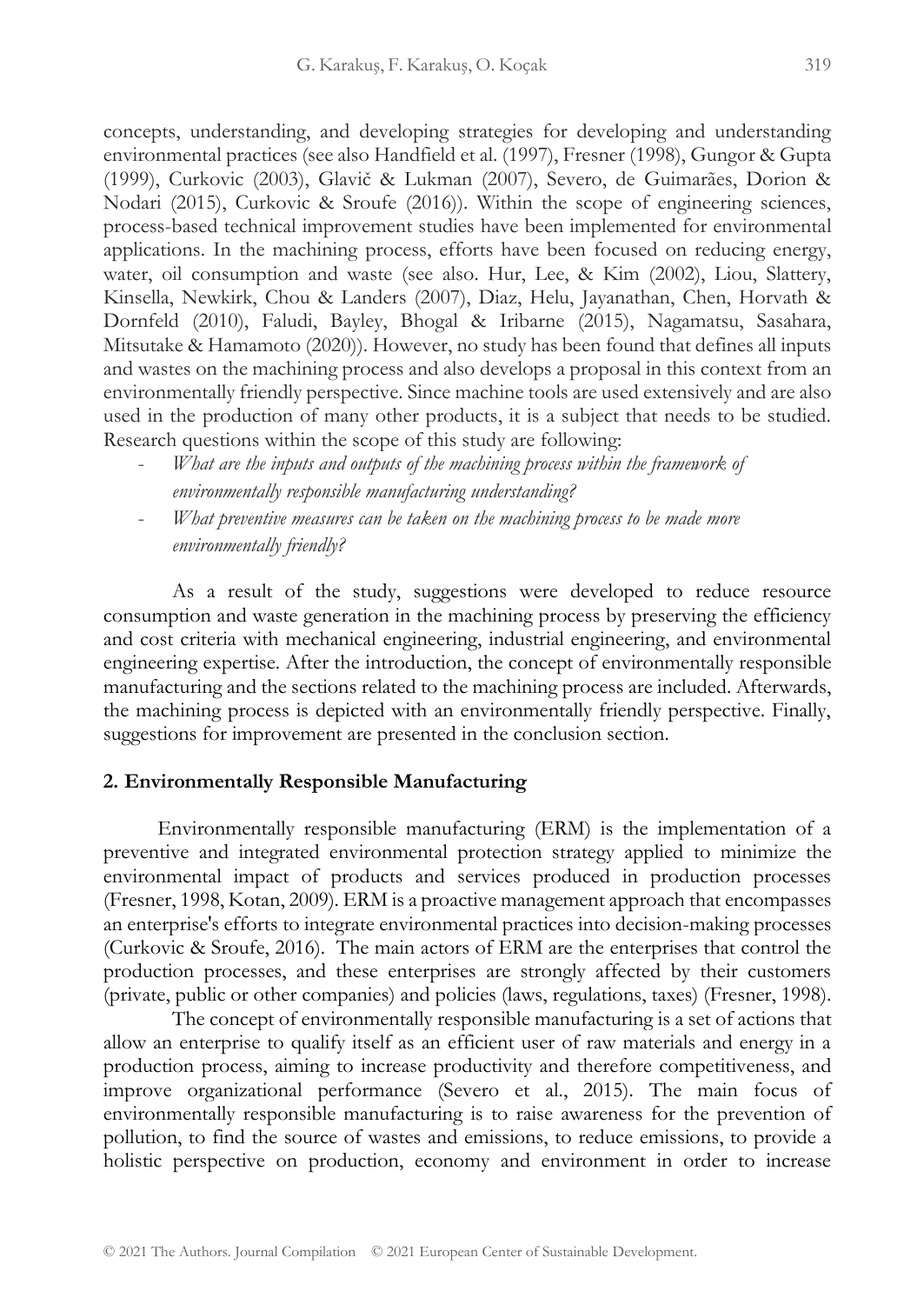resource efficiency with efficient material use and reduced energy consumption (Kjaerheim, 2005, Fresner, 1998). Gungor & Gupta (1999), who introduced the concept of environmentally conscious production and recycling, defined the activities that can be carried out in this context as environment conscious manufacturing (ECM), life cycle analysis or assessment (LCA), design for the environment (DFE), and recovery of materials and products (Gungor & Gupta, 1999). According to the interdisciplinary approach of environmentally responsible manufacturing, there are a range of options available to reduce negative environmental impacts, including:

- Reduction in material and energy use,
- Training of employees, better logistics, improvement in data availability and interdepartmental communication,
- Substitution of raw and auxiliary materials with less harmful or more efficient and recyclable ones,
- Product modifications to eliminate production steps with large environmental impact,
- Process improvements to minimize waste and emissions,
- Internal recycling,
- Inclusion of waste in external recycling networks (Fresner, 1998).

Environmental responsibility is now seen not only as a legal or moral obligation but also as a tool that empowers business commercially. Providing goods and services that minimize the impact on the environment helps to expand the market and increase sales, thereby growing financial turnover (Curkovic & Sroufe, 2016). Environmentally responsible manufacturing will provide benefits such as increasing the competitiveness of the enterprise, improving the organization, turning into a learning organization, providing resources for new R&D and investment projects with savings from energy costs, and contributing to sustainability. In addition, the expected benefits from environmentally responsible manufacturing practices are following:

- Improved material usage (eco-efficiency),
- Decrease in energy consumption and greenhouse gas production,
- Less emissions to air, water, and soil,
- Less toxic substance use in production and products,
- Less waste generation,
- Increase in capacity utilization (Kjaerheim, 2005).

The emphasis and research on environmentally responsible manufacturing has increased significantly in recent years, and research topics are focused on managerial practices, business processes and technology. Environmentally responsible manufacturing systems include proactive measures such as life cycle analysis, environmental design, design for disassembly, total quality and environmental management, remanufacturing, ISO 14000 certification and green supply chains (Sarkis, 1999). However, the environmental impact is not limited to the technical processes of the enterprise. More and more manufacturers operate in supply chains where different businesses are connected by exchanging materials, services, and information (Bullinger, Von Steinaecker & Weller,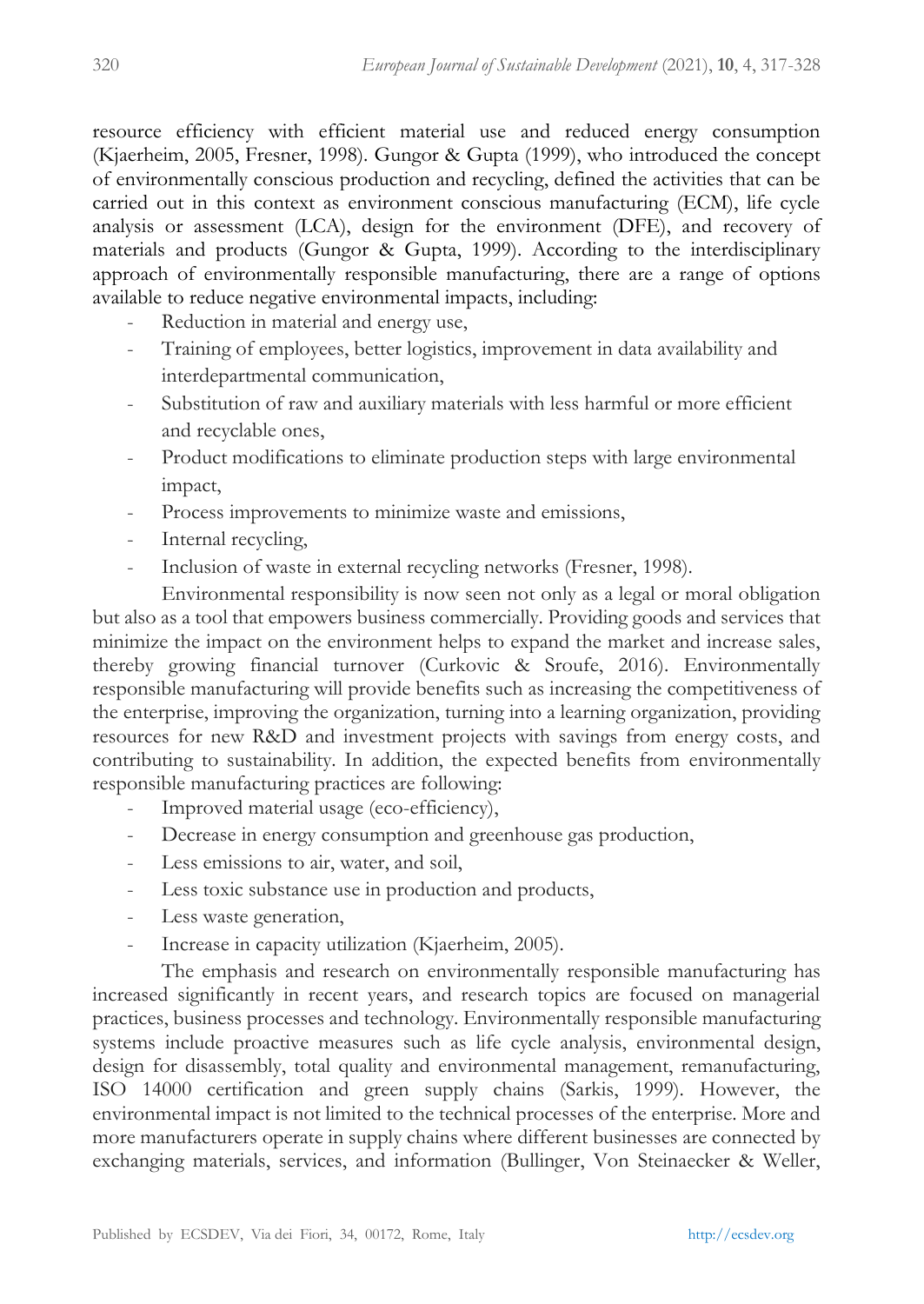1999). If enterprises intend to develop environmentally responsible manufacturing practices for purchasing and materials management, they have to incorporate suppliers into their environmentally friendly practices (Walton, Handfield & Melnyk, 1998). Integration of new technologies into green supply chains will make an important contribution in this regard. In line with Industry 4.0, it is predicted that developments in information and communication technologies will create important opportunities for environmentally responsible manufacturing. While production processes and equipment needs are recorded with smart production systems, the material flow will be supported with smart logistics, and suppliers using renewable energy will be defined and preferred. (Stock & Seliger, 2016). The environmentally responsible supply chain is illustrated in Figure 1.



*Figure 1. Requirements and benefits of the environmentally responsible supply chain*

While environmentally responsible manufacturing is an important issue where every small step will benefit, the holistic benefits to be created by large-scale participation are indisputable. As can be seen in Figure 1, environmentally responsible products should be implemented by all units of the enterprise, which should also be evaluated in terms of materials, equipment, and machinery, and will bring significant benefits to the entire supply chain.

Since environmentally responsible manufacturing is an interdisciplinary subject, it has found application in both engineering and social sciences in the literature. Handfield et al. (1998) conducted a case study, one of the qualitative research methods, to describe environmentally friendly supply chain practices in five businesses in the furniture industry. As a result of the study, he made the following suggestions: Businesses should proactively manage their supply chain environmental initiatives and target higher criteria instead of acting only to meet the legislation. Business and cross-functional processes, including product design, suppliers' processes, supplier assessment systems, and logistics, should be considered from an environmentally responsible manufacturing perspective.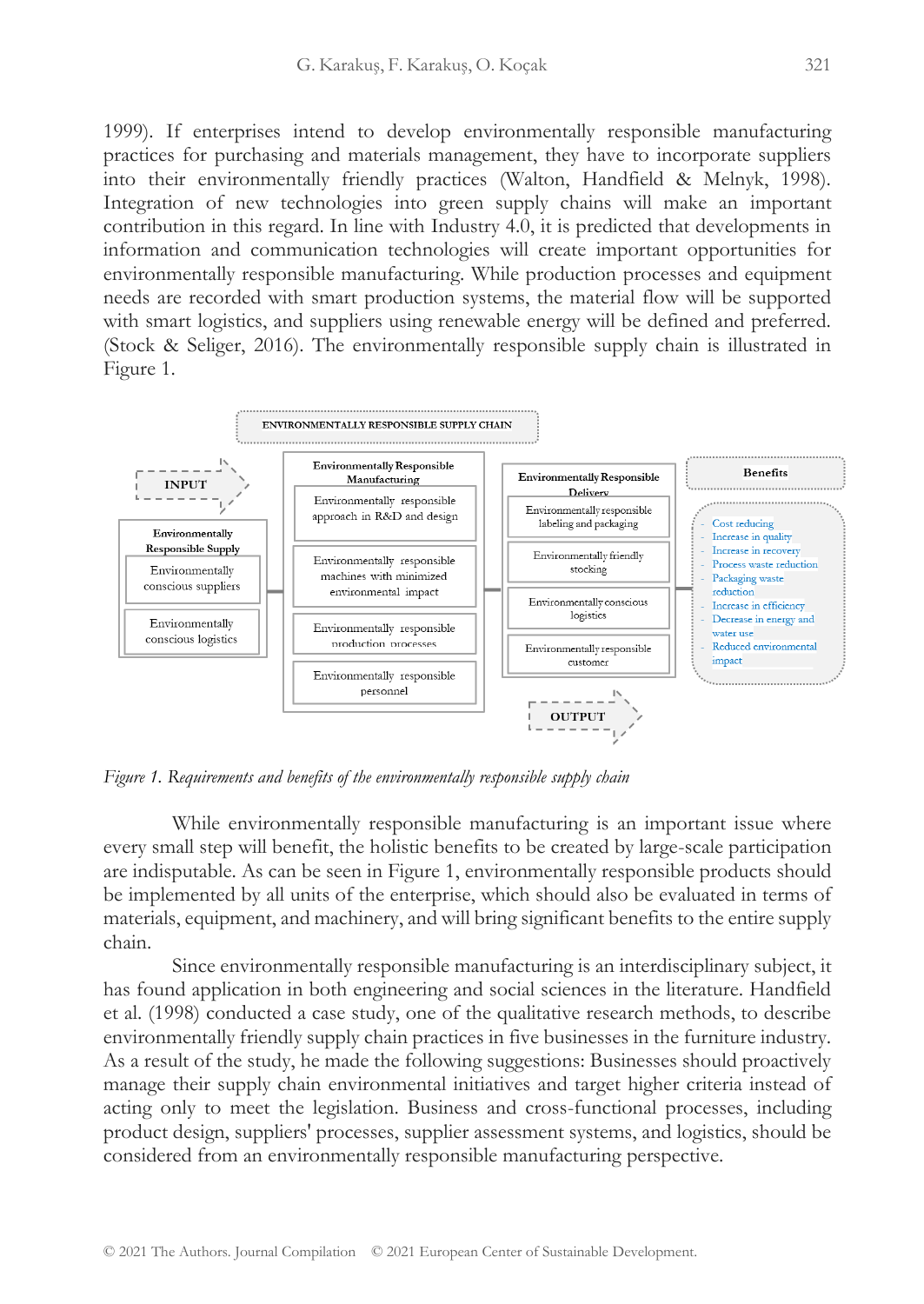There are also studies conducted within the scope of the relationship of environmental practices with other systems and sustainability. Fresner (1998) conducted a research to examine the impact of a corporate environmental management system on continuous improvement. As a result of the research, he stated that cleaner production and ISO 14001 support each other in terms of reducing negative environmental impacts in enterprises. It was concluded that with the environmental management systems put forward on the basis of cleaner production projects, awareness and motivation were achieved throughout the enterprise, systematic tools were developed to reduce environmental impact, and costs due to inefficient material and energy use were reduced. Severo et al. (2015) conducted a study to examine the relationship between cleaner production, environmental sustainability and organizational performance. They concluded that cleaner production practices affect environmental sustainability as well as corporate performance, moreover, cleaner production methodologies contribute to increasing production capacity and flexibility, also improving health and safety issues.

Gungo & Gupta (1999) defined the concept of Environmentally Conscious Manufacturing and Product Recovery with a literature review and developed recommendations for the system. They have defined ECMPRO as the development of methods for the production of products from conceptual design to end-of-life disposal, and the reduction of waste through product recovery, recycling and remanufacturing. They stated that the concept is in its infancy and needs to be developed. The concept has been developed over the years and studies have been implemented for its benefits. Kjaerheim (2005) suggested that the promotion of the environmentally responsible manufacturing approach should create job opportunities, eradicate poverty, protect public health and improve safety. Environmentally responsible manufacturing should be integrated into all business development activities to increase sustainability and quality of life.

Studies on environmental production have also been carried out in the field of industrial engineering. Subai, Baptiste & Niel (2006) conducted a new model development study on adding the environmental dimension within the frame of energy consumption and waste generation parameters to mathematical models built in the quality-cost-time framework in the surface cleaning process (the motion scheduling problem of the working robot). It is concluded that including environmental parameters in the model does not cause any loss in efficiency.

All the studies reflect the benefits of environmental activities. Environmental activities for businesses can be seen as a cost, loss of workforce and giving up investment in production in the short term. However, it should be known that environmentally responsible manufacturing will provide significant advantages to the business in the long term. More importantly, it is no longer an option for people to raise awareness and develop behavior that they do not contribute to global environmental damage.

## **3. Machining Process**

Machining is the general name of the process of removing and removing swarfs from the material in order to bring a raw material to the desired shape and size and is a subtractive manufacturing method. With machining, it is possible to manufacture wood, plastic, ceramic and composite, etc. materials in addition to metal parts (Tezel, Topal &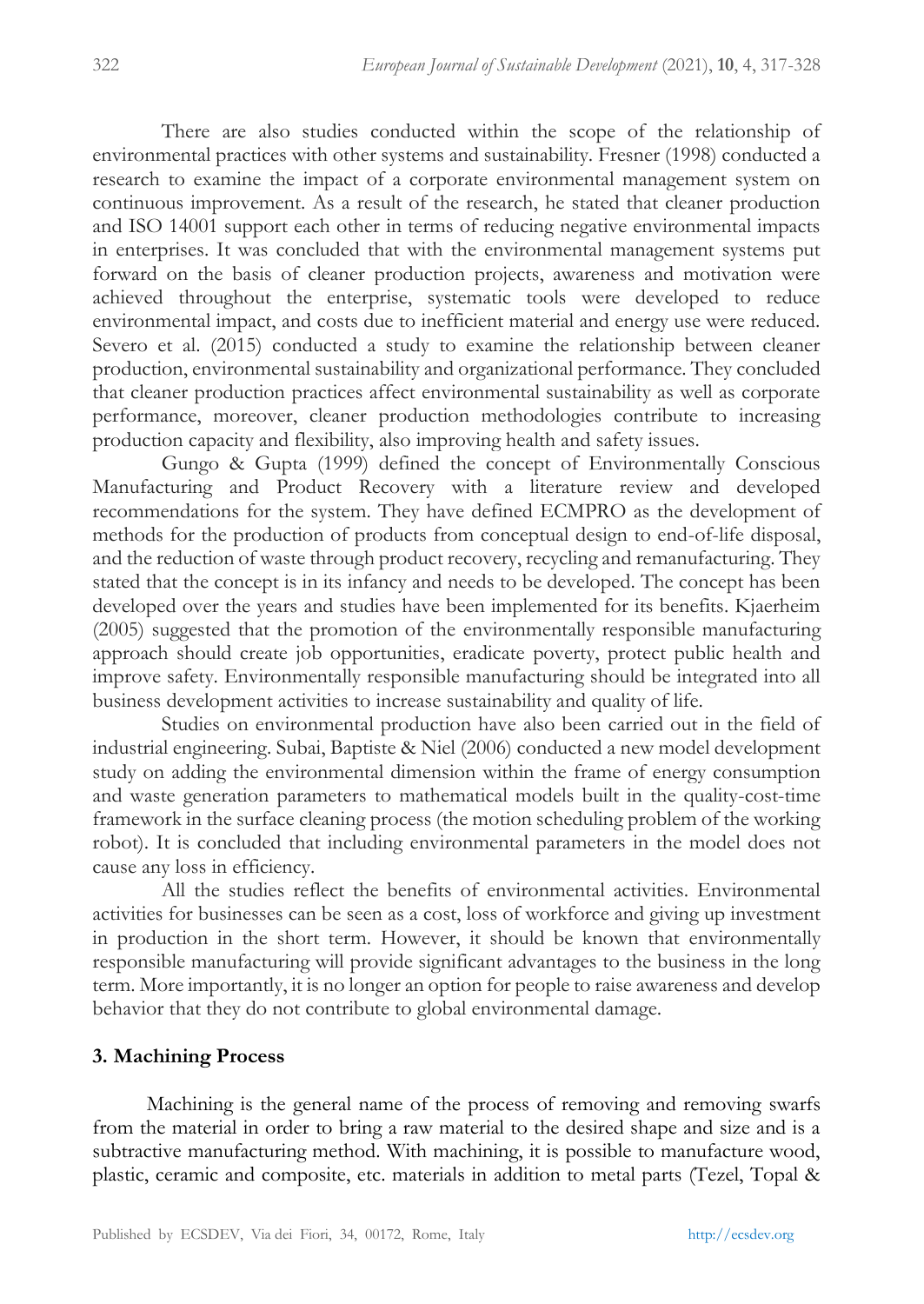Kovan, 2018). Machining is one of the most widely used production methods in the manufacturing industry (Munoz & Sheng, 1995, Çomak, Koca, Özlü, Özşahin, Öztürk, Tunç, Uysal, Budak & Özgüven, 2013). As with other industrial processes, the aim is to produce the required quality in the fastest and most economical way. Thanks to the high spindle speeds and precision machines that have continued to increase in recent years, significant increases in production capacities have been made possible (Comak et al., 2013).

The main goal of machining is to provide the geometric and dimensional measurements and quality of the workpiece surface to be produced within the desired limits (Dedeakayoğulları & Kaçal, 2020). Machining, especially with CNC technology, offers significant advantages in the production of products with high precision, high speed, high flexibility, effective process planning technique and desired structural properties (Hur et al., 2002) and the repeatability of the production. Although it is possible to obtain screw threads, precise holes, very smooth edges and surfaces by machining, the scrap materials produced during manufacturing and the length of production time are disadvantageous aspects of the method in terms of production management (Tezel et al., 2018).

With the developing and changing technology, a need for transformation in traditional production methods has emerged, and instead of subtractive manufacturing methods, additive-additive manufacturing methods that provide three-dimensional (3D) material production or hybrid manufacturing methods that integrate two methods have started to be investigated (see also Liou et al., 2007; Faludi et al., 2015; Tezel et al., 2018; Nagamatsu et al., 2020). Although it is thought that these studies will contribute to environmentally responsible manufacturing at the point of waste reduction, hybrid manufacturing methods have not been included in this study since they are new and need to be developed.

Faludi et al. (2015) conducted a study to compare the environmental effects of two-layer manufacturing machine and traditional CNC milling machine by life cycle analysis. Within the scope of the study, the environmental impacts of the product including transportation, energy use, waste material, cutting fluid and disposal were examined. As a result of the study, it was stated that it cannot be said that the environmental impact of additive manufacturing is superior to CNC processing, it depends on the use of each machine. They stated that by increasing the operating time of the machine, in other words, saving the energy consumption during idle mode, idle-mode energy consumption will be reduced, and thus negative environmental effects of the machine will be depreciated. Considering the results of the study, 3D printers use more electricity and coolant, while material waste is higher in machining.

Diaz et al. (2010) conducted a study to analyze the lifetime energy consumption of a machine tool, including the effect of manufacturing environment, transport, coolant, lighting, and automation. As a result of the study, while developing suggestions for energy reduction in machine tool design, they emphasized the importance of the facility used in the production of the product in reducing energy consumption.

#### **4. Methodology**

In the study, a multi-case study including observation and interview technique, which is one of the qualitative research methods, was used in the data collection stage. The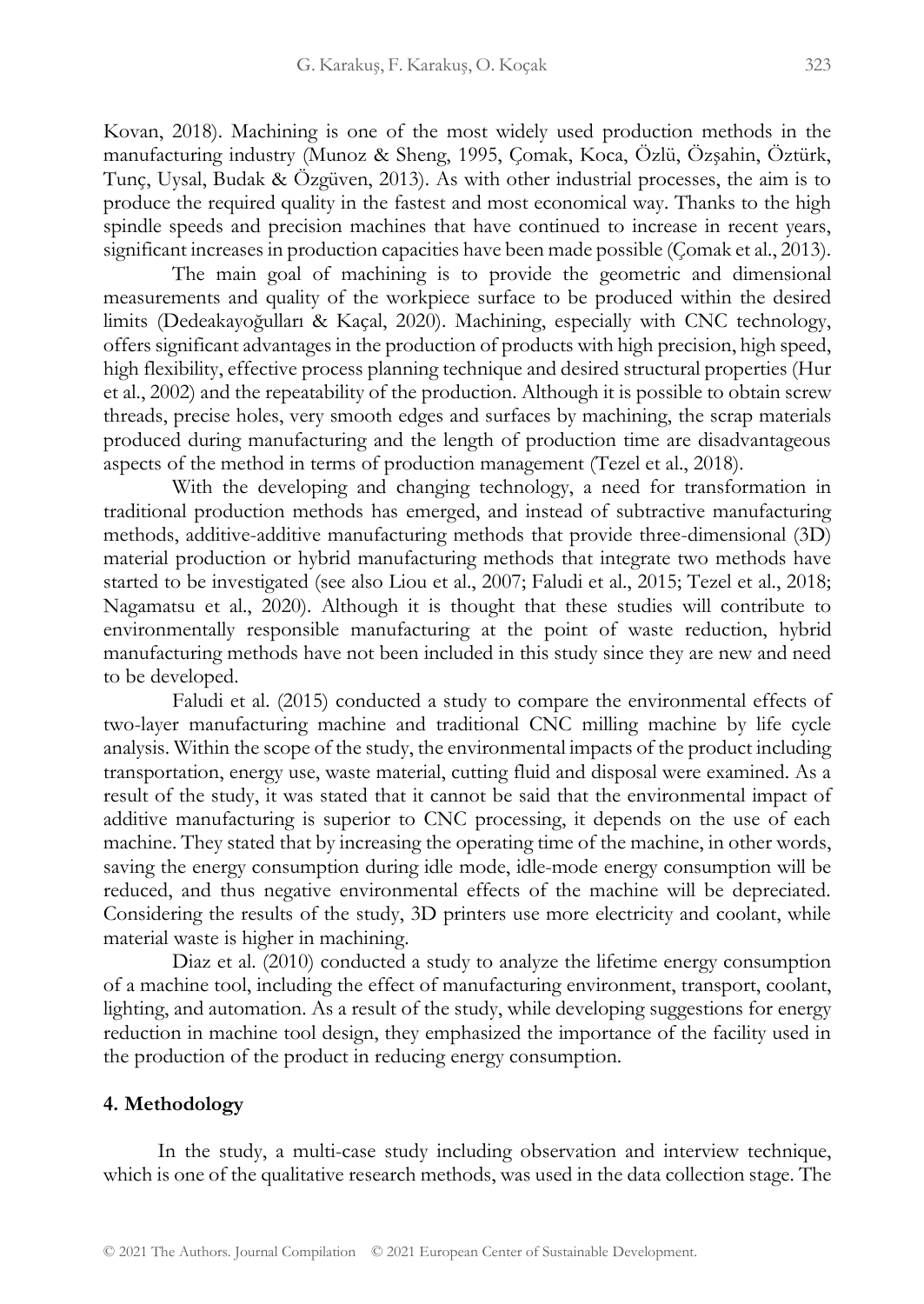obtained information was combined with the experiences of the researchers and the inputs of the machining process along with the environmental waste types caused by these inputs are illustrated from an environmentally responsible perspective. In the conclusion section, in line with the knowledge gained from the application and the experiences of the authors (with an interdisciplinary approach and environmental, industrial and mechanical engineering approaches), suggestions have been made to prevent the formation of these wastes or to reduce them at the source.

Evaluating data collected from multiple locations in case studies helps support the generalizability of the results (Handfield et al., 1997). In this context, interviews were made with the production managers of 5 machining enterprises, and it was observed that the process was carried out in a similar way, as well as similar wastes were generated. Along with the obtained information, suggestions were made by combining the theoretical and practical knowledge of the author's 16-year experience in machining, machine repair maintenance and machine production in a preventive approach. It is thought that the study will create a unique basis for academicians and R&D personnel who will work on the subject.

#### **5. Findings of the Study, Conclusion and Recommendations**

First of all, the inputs of the machining process and the waste types generated by these inputs are illustrated with an environmentally friendly production perspective in this section. In the last section, suggestions are made to prevent these wastes or to reduce them at the source.

#### **5.1 Findings of the Study**

Various studies have been carried out in the international literature on the environmental effects of machining within the scope of different parameters. The subject is worth investigating due to its importance. Because even small improvements in production can have a significant impact on greenhouse gas emissions and other environmental impacts (Faludi et al., 2015). In this study, the inputs and outputs of the machining process are illustrated with an environmentally friendly production perspective. Some of the inputs identified have never been described before in the literature. The types of wastes caused by these defined inputs at the end of the process are described.

#### **5.2 Conclusion and Recommendations**

As a result of globalization and industrial development, it has been known that any environmental degradation has negative effects on the entire ecosystem, and there are global concerns about pollution and the environment. This is a problem that can be solved by the local implementation of the regulations to be established by a global authority and by raising awareness and developing practices for all actors on environmental protection and reducing environmental impacts. The environmental degradation that has emerged over the years cannot be postponed or ignored any longer. Global studies should be started immediately, and all innovative ideas and R&D projects should be environmentally friendly or designed for the environment. It is a vital necessity to increase the number of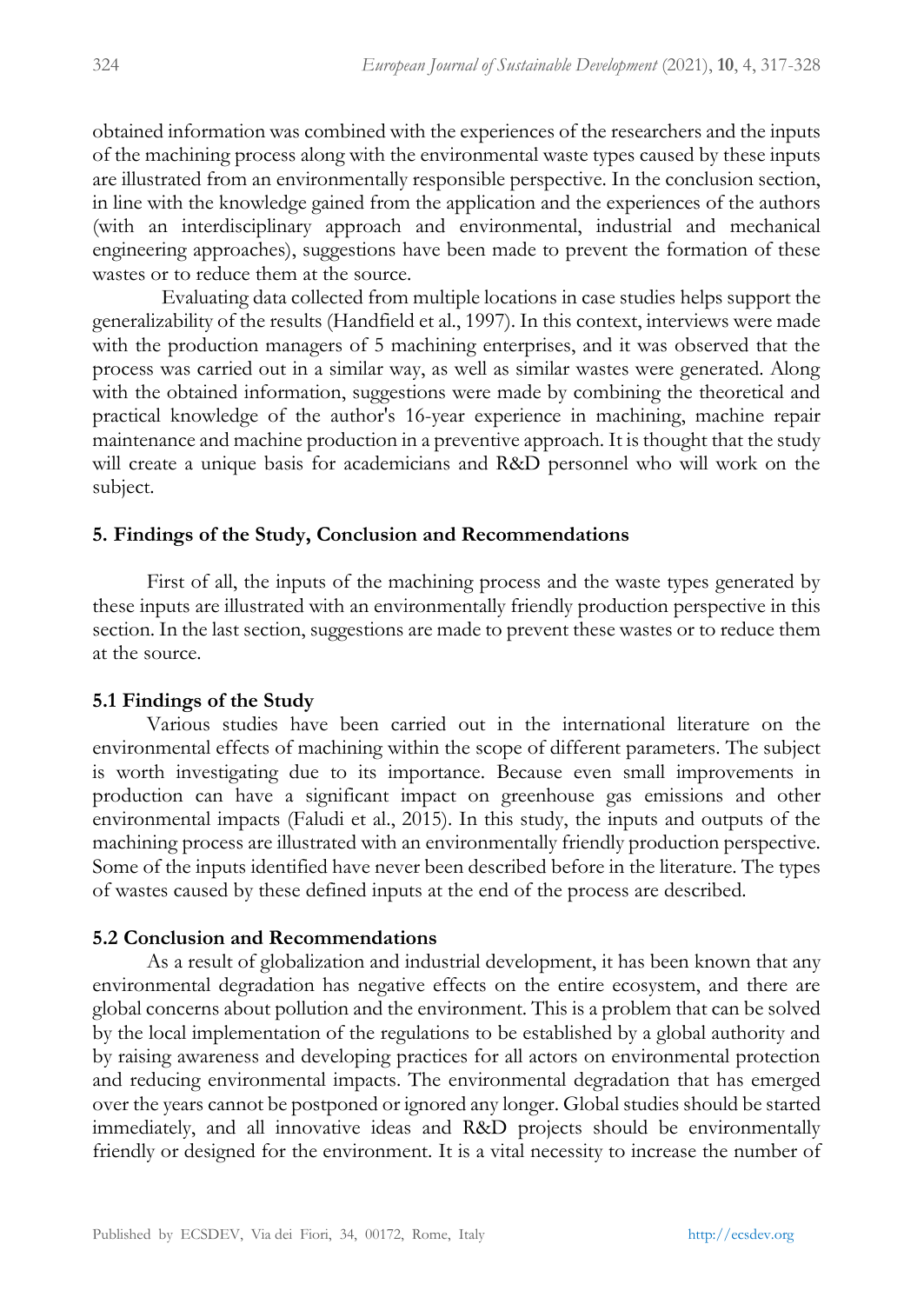research studies aimed at reducing environmental negative effects and promoting environmentally responsible manufacturing in all sectors is vital.

The machining process has an indispensable position since it is one of the most widely used manufacturing methods worldwide for the production of other products. Some authors even think that the negative environmental impacts can be negligible when we consider the positive aspects and the length of the machine's service life (machines over 50 years old are still in use in various productions). Diaz et al. (2010), states that used machine tools are constantly changing hands by reselling and thus the service life of the machine cannot be determined, the operating time of each machine owner cannot be determined, and this situation creates an important difference in the environmental impact per piece processed. Considering the importance of the process, making improvements to reduce environmental impacts is an important requirement.

The inputs and outputs of the process in the machining process are defined with the environmentally responsible perspective illustrated in Figure 2. Recommendations to reduce resource consumption and waste generation on machines or processes are as follows:

- **Development of inserts that will provide cutting without the need for cooling water:** Although ceramic cutting inserts have been developed to be used in lathes in this direction, their application areas are limited because their impact resistance is insufficient, and their formability is weak.

Efforts are being made to develop new solutions in line with the aim of not using cooling water. One of them is the vortex tube technique. This technique requires high flow rate compressed air supplied by compressors. However, the result does not meet the expectations, since the compressor itself is low energy-efficient equipment.

- **Development of friction or bearing systems that do not need slide lubricating oils:** The oil used in friction and bearing systems as well as waste oils will be reduced.

- **Reduction of hydraulic systems in power units:** Reducing hydraulic systems will reduce the use of hydraulic oil and waste.

**Reducing the number of mechanisms:** It is important to use direct linear motors instead of the motor, screw and nut mechanisms used to convert the rotary motion to linear motion. Thus, by using a single mechanism instead of two mechanisms, the need for lubrication and the amount of waste will be reduced. Although the linear motor technology cannot meet the expectations in terms of size and efficiency yet, it has the potential to be an important solution point in environmentally responsible manufacturing with the research and development studies to be carried out. The reduction of mechanisms will also be an important factor in reducing the wastes that will arise in repair and maintenance activities.

- **Reduction of filter media and chip deflectors:** Although filter materials and chip deflectors are used to treat, separate, and reduce environmental impacts of waste generated in the process, they are also an important waste on their own. These types of equipment were used as consumables and sufficient data regarding their recycling and disposal could not be reached. The end-of-life filters and chip deflectors are seen as garbage and create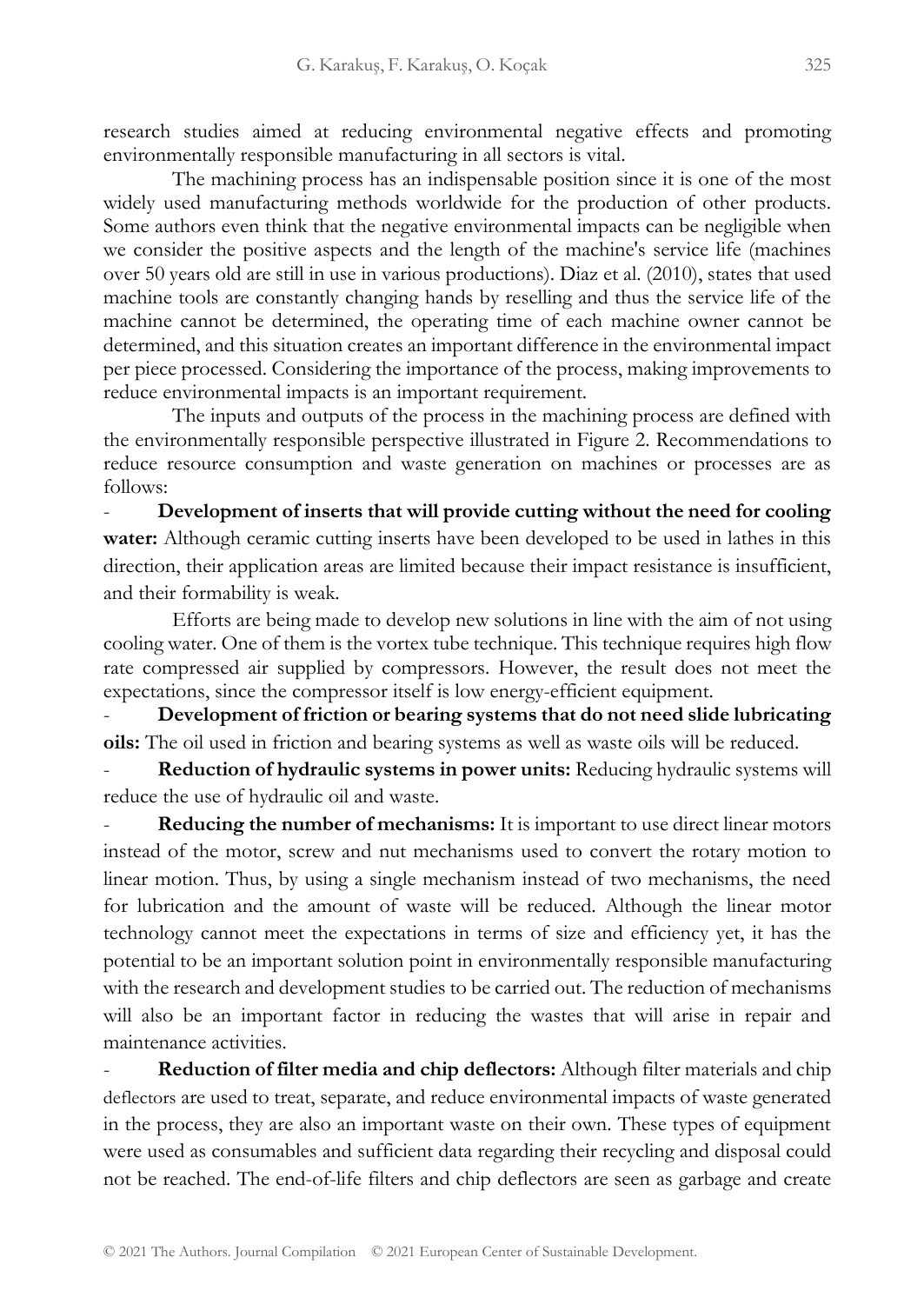significant contaminated waste. In this direction, magnetic systems that do not require filtration materials and cyclone mechanisms should be developed to separate micron-level particles from the cutting and cooling water with the help of centripetal forces.



*Figure 2. Machining process from an environmentally responsible manufacturing perspective*

**Developing systems to reduce emissions:** In the machining process, the mixture of water and oil evaporates and combines with the air by the formation of high temperature during cutting. In systems using pneumatic system, the mixture of air, water and oil is dispersed into the air in a pulverized form. In grinding systems, a mixture of water and oil creates contaminated steam in the working environment.

Enterprises install chimney ventilation, filtration, and chimney systems in their production areas to prevent the specified emissions from mixing with air. However, these systems do not constitute a solution in terms of occupational health and safety since they do not prevent the emission in the production environment. Moreover, the amount to be cleaned increases as the emission generated in the process spreads throughout the production area. Chimney systems of large areas require high investment, and the materials and equipment used in these systems also generate significant environmental waste. For these reasons, it is necessary to minimize the emission at its source with smaller equipment and stronger vacuum systems. These systems have started to be used in welding and casting processes that are not included in grinding, milling, turning or even machining, but they are less known. The development and dissemination of these systems will have a significant effect in terms of emission reduction.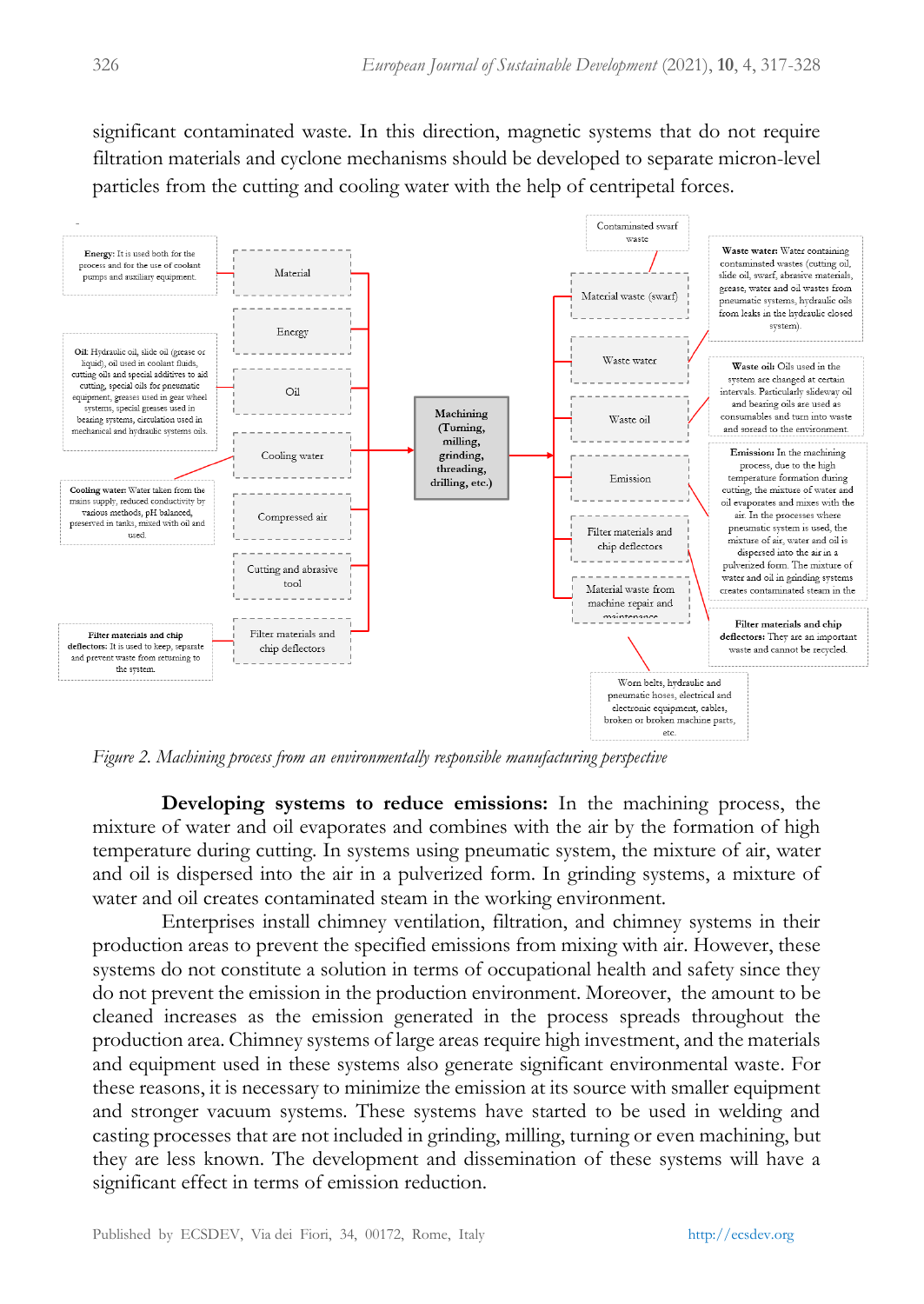- **The transition from general-purpose machine tool production to production and use of machine tools specially designed for the product:** Machine tool manufacturers make and produce machine tool designs that can meet more than one operation at the same time in line with different demands from customers. For this reason, many mechanisms are available on the counter and offered to the customer. However, many customers do not use many of these general features and these mechanisms remain idle. These mechanisms create both a significant cost (waste of resources) and negative environmental impacts. The simpler design and production of the machine tools for the product will both contribute to the efficient use of resources and reduce the negative effects on the environment (For example, when considering general-purpose production in a turning lathe, 30 kW motor is used. The 30 kW motor in the machine tool is an important cost factor for both the manufacturer and the user, and it can also cause excessive electrical energy use in the production process).

- **Development of integrated manufacturing technologies to reduce the amount of contaminated swarf waste:** Today, the forging technique is used to reduce the amount of swarf waste. However, the method, which is difficult to apply, is not common. The development of the forging technique and its integration into the machining process will provide environmental advantages.

Similarly, studies on the integration of 3D printers using metal in vertical machining center machine tools have been started. Although it cannot be said with certainty that improvements in energy consumption and time saving by using integrated systems, it is certain that it will provide a solution in reducing the amount of contaminated swarf waste. The swarf waste generated in reduced production is incomparably higher than additive manufacturing. The most important disadvantages of integrated systems are contour and surface quality problems caused by 3D printers. Elimination of these problems will make a significant contribution to reducing environmental impacts caused by machining in the long term.

#### **References**

- Atak, Ş. & Fidan E. T. (2014). Bütüncül ve Önleyici Bir Çevre Yönetimi Yaklaşımı Olarak Temiz Üretim Yaklaşımı ve Türkiye'de Uygulanması, Finans Politik & Ekonomik Yorumlar 2014, Cilt: 51, Sayı: 596
- Bullinger, H. J., Von Steinaecker, J., & Weller, A. (1999). Concepts and Methods for a Production Integrated Environmental Protection. International Journal of Production Economics, 60, 35-42.
- Curkovic, S. (2003). Environmentally Responsible Manufacturing: The Development and Validation of a Measurement Model. European Journal of Operational Research, 146(1), 130-155.
- Curkovic, S., & Sroufe, R. (2016). A literature review and taxonomy of environmentally responsible manufacturing. American Journal of Industrial and Business Management, 6(03), 323.
- Çomak, A., Koca, R., Özlü, E., Özşahin, O., Öztürk, E., Tunç, T., Uysal, E., Budak E. & Özgüven H. N. (2013), Talaşlı İmalat Süreçlerinin Kararlılığı ve Takım Tezgah Dinamiği, 16. Ulusal Makine Teorisi Sempozyumu, Atatürk Üniversitesi, Mühendislik Fakültesi, 12-13 Eylül 2013
- Dedeakayoğulları, H., & Kaçal, A. (2020). Eklemeli İmalat Teknolojileri ve Kullanılan Talaşlı İmalat Yöntemleri Üzerine Yapılan Çalışmaların Değerlendirilmesi. İmalat Teknolojileri ve Uygulamaları, 1(1), 1-12.